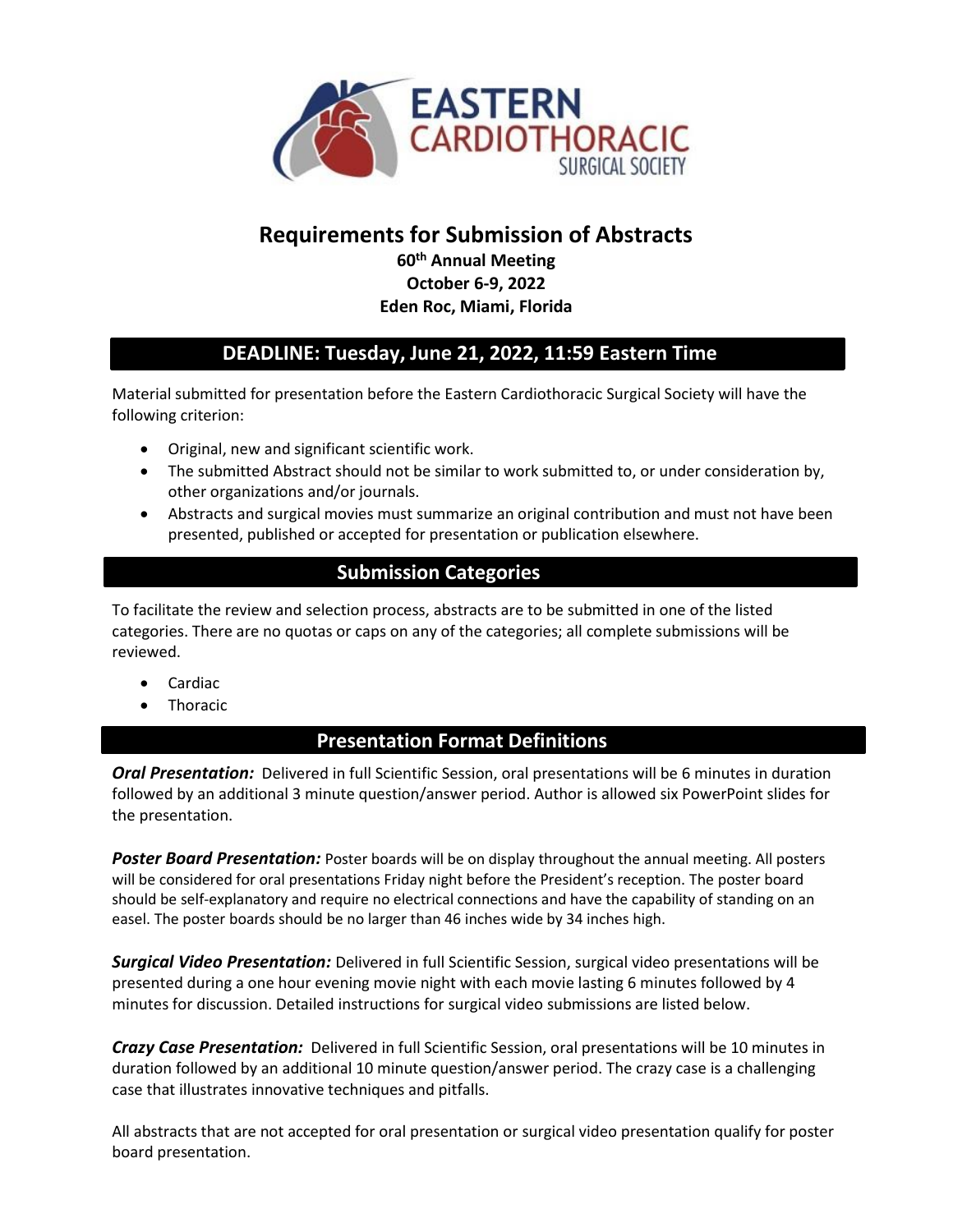#### **Abstract Preparation & Submission Instructions**

- Abstracts must be submitted electronically. Visit [www.ectss.org](http://www.ectss.org/) to access the submission site. The submission deadline is Tuesday, June 21, 2022 at 11:59, Eastern Time.
- Total abstract word limit is 250. Titles, authors, institutions, tables and images will not be counted. There is a minimum word limit of 50 words. You are allowed to attach up to one image and one table to your abstract. Tables and images should appear at the end of the abstract.
- Abstracts may be submitted for any of the following presentation formats: Oral presentation Poster presentation Video presentation (Must be submitted under the Video Abstract Submission Link)
- All abstracts must be structured using the following section headings or they will not be accepted:
- **Objective** A brief statement of the purpose of the study and the current state of research in the field.
- **Methods** The methods of study or experimental approach clearly, but briefly, defined. Results A summary of the results of the study, including sufficient details to support those conclusions. These may be presented in a brief table.
- **Conclusions** A statement concerning the significance of the work and its possible implications for future research.
	- Type the abstract in English within the box provided. The abstract title must be in title case, flush with the left margin of the box. Use upper and lower case letters as appropriate for abbreviations in the title.
	- **No reference should be made on or in the abstract to the names or institutions of the authors and no reference should be made to company/product names. Generic terms must be used when describing a single product.**
	- All tables and figures **must** be titled and cited in the body of the abstract. All tables that include abbreviations must include a key to the abbreviations at the end of the table.
	- Accepted abstracts will appear in the Program Book as submitted. Changes are allowed only to title and authors.

# **Surgical Video Submission Guidelines**

- There is a separate submission link for Videos. Please be sure to submit your video under the VIDEO, New Submission link.
- A text abstract submission is required although it may be as few as 50 words. Text should include the key ideas from the movie, using all required section headings. **It is critical that your text abstract is linked to your actual movie.**
- Video submissions may feature only one technique or tip, and **no brand promotion of devices or products allowed.** Attribution for commercial support must be in the form of a movie credit in the beginning of the program. Whenever possible, generic product names should be used rather than proprietary or trade names. Non-FDA approved use of devices should also be indicated in the opening credits at the beginning of the movie.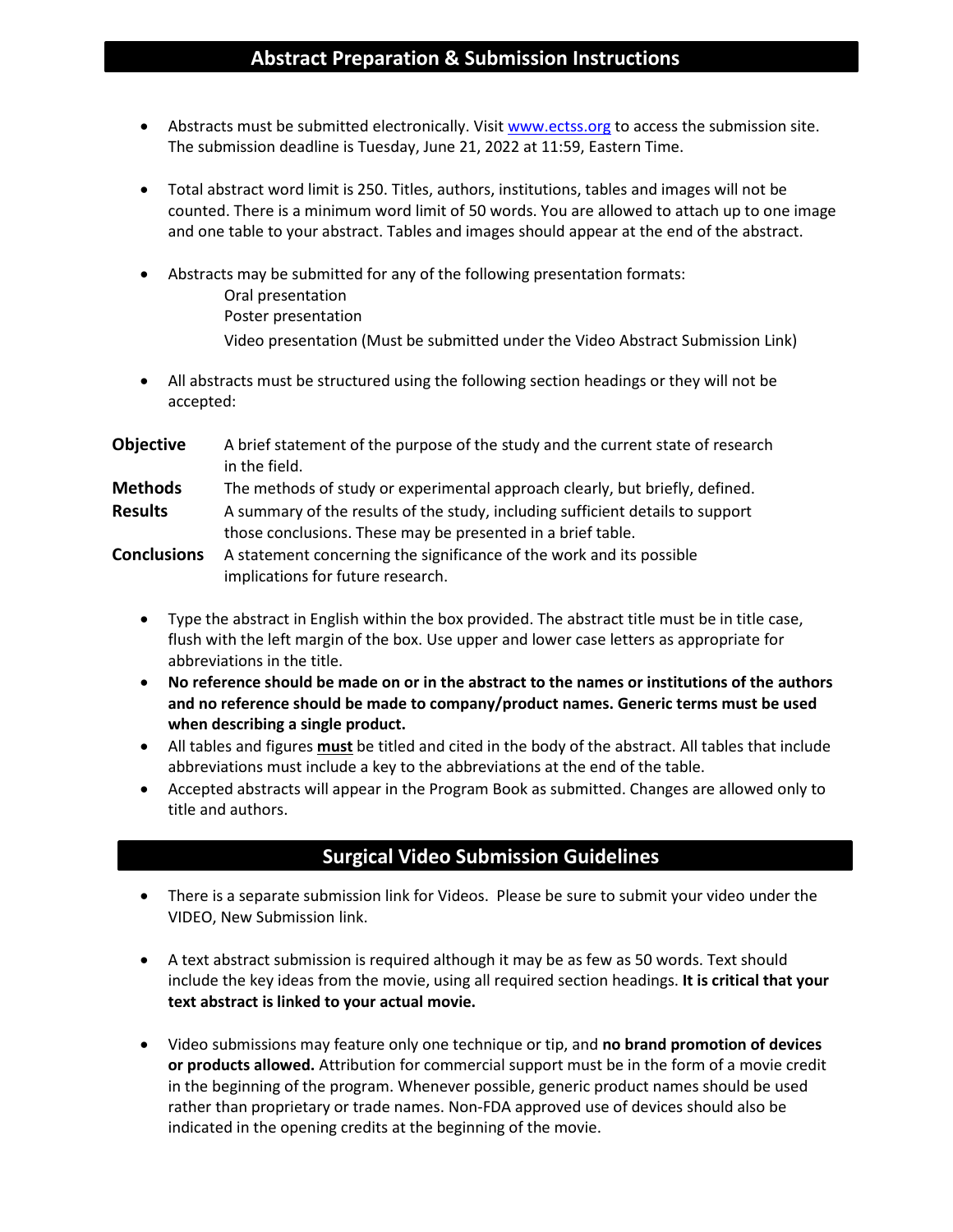- Duration of movie should be 6 minutes and include audio narration. Accepted movie must be personally moderated at the podium during the Scientific Session.
- Disclosure must indicate any industry involvement in production or funding of movie. The 'offlabel/ investigational' uses of any pharmaceuticals and/or medical devices must be specifically disclosed at the time of program development.
- Permission for all copyrighted material (drawings, illustrations, video footage) must be obtained with attribution of permissions included in the closing credits.
- ALL movies must be submitted as one of the following acceptable file types: MP3, MP4, MOV or WMV.

# **Disclosure Requirements**

ECTSS does not object to financial relationships, but requires that all those submitting abstracts and presenting papers disclose financial or consulting relationships with companies that may be involved with production or marketing of technology being discussed.

The need for disclosure extends to unrestricted laboratory grants. In addition, any off-label use of an FDA-approved product, or any use of a non-FDA approved device must be disclosed. **When you complete your abstract submission, you will be required to complete disclosure information for ALL authors.**

- Disclose any relevant financial relationships for any and all authors listed in the title string. Specific definitions are included in the online submission process.
- It is the responsibility of the primary author to obtain and provide disclosure information for each author listed on an abstract and/or poster.
- Be prepared to speak with the Program Committee Chair to resolve any disclosed conflicts.
- In the event your work is selected for presentation, list all disclosed conflicts on a slide placed at the beginning of your presentation.

In order to comply with the ACCME Updated Standards for Commercial Support, Cine-Med, as the accredited CME provider of this activity, has implemented a new disclosure process to ensure that anyone who is in a position to control the content of the educational activity has disclosed to us all relevant financial relationships with any commercial interest as it pertains to the content of the presentation. The goal of this process is not to exclude people who have conflicts, but to manage these conflicts while benefiting from your expertise.

Should it be determined that a conflict of interest exists as a result of a financial relationship you may have, you will be contacted and methods to resolve the conflict will be discussed with you. *In addition, all affirmative disclosures must be revealed by a slide at the beginning of the presentation and must be acknowledged from the podium. Failure or refusal to disclose or the inability to resolve the identified conflict may result in the withdrawal of the invitation to participate.*